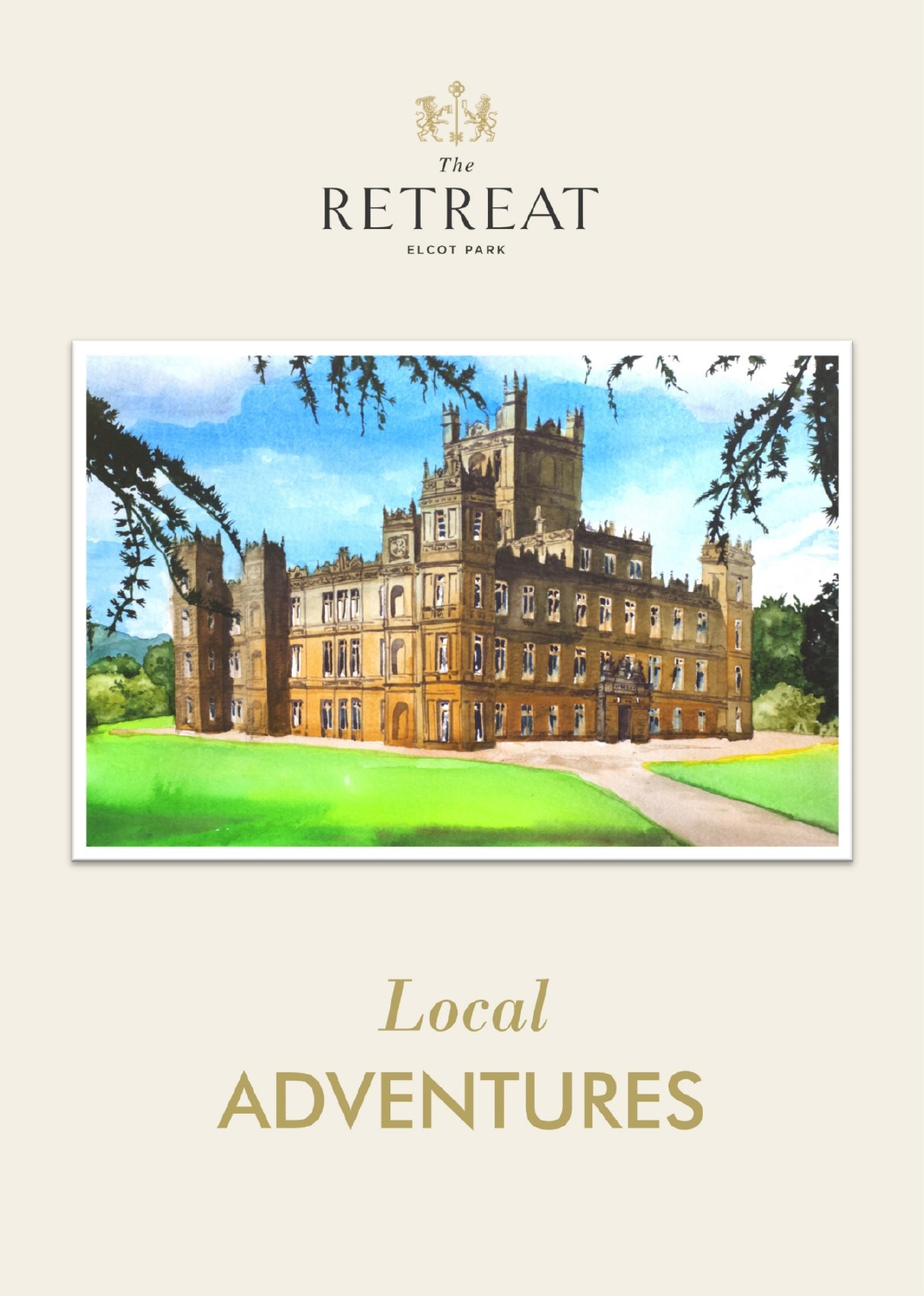This booklet provides an overview of things to do in the local area, and our reception team will be happy to provide you with more detailed information.

## Country Pursuits

#### Shooting

We have teamed up with local shooting school Pennsport to offer guests a range of shooting experiences, with something for everyone. Please ask the reception team for details.

#### Fishing

Just two minutes drive from The Retreat, Barton Court Estate serves up the crystal-clear water, that is home to some of the finest trout and grayling to be found in the country. bartoncourtestate.com | 01488 658 323

#### Canal Boat Trips

Whether you choose the horse-drawn barge, a leisurely cruise on the famous Rose of Hungerford or a trip on the Jubilee from Newbury Wharf, there's no better way to relax and take in the magnificent Kennet & Avon Canal scenery. Please ask the reception team for full details.

#### Horse-riding

Little Hidden Farm in Hungerford is a relaxed, family-owned riding school, sharing their passion for riding, regardless of age or experience. littlehiddenfarm.co.uk | 07713 467676

## **Walks**

Starting and finishing right here at The Retreat, our 5kn and 9km walks are a perfect way to discover the local countryside and wildlife. Please ask our reception team for a map.

# A Day at The Races

Newbury's famous racecourse hosts fixtures and events throughout the year. Please visit newburyracecourse.co.uk for the most up-to-date information and to purchase tickets, or ask the reception team for a list of upcoming fixtures.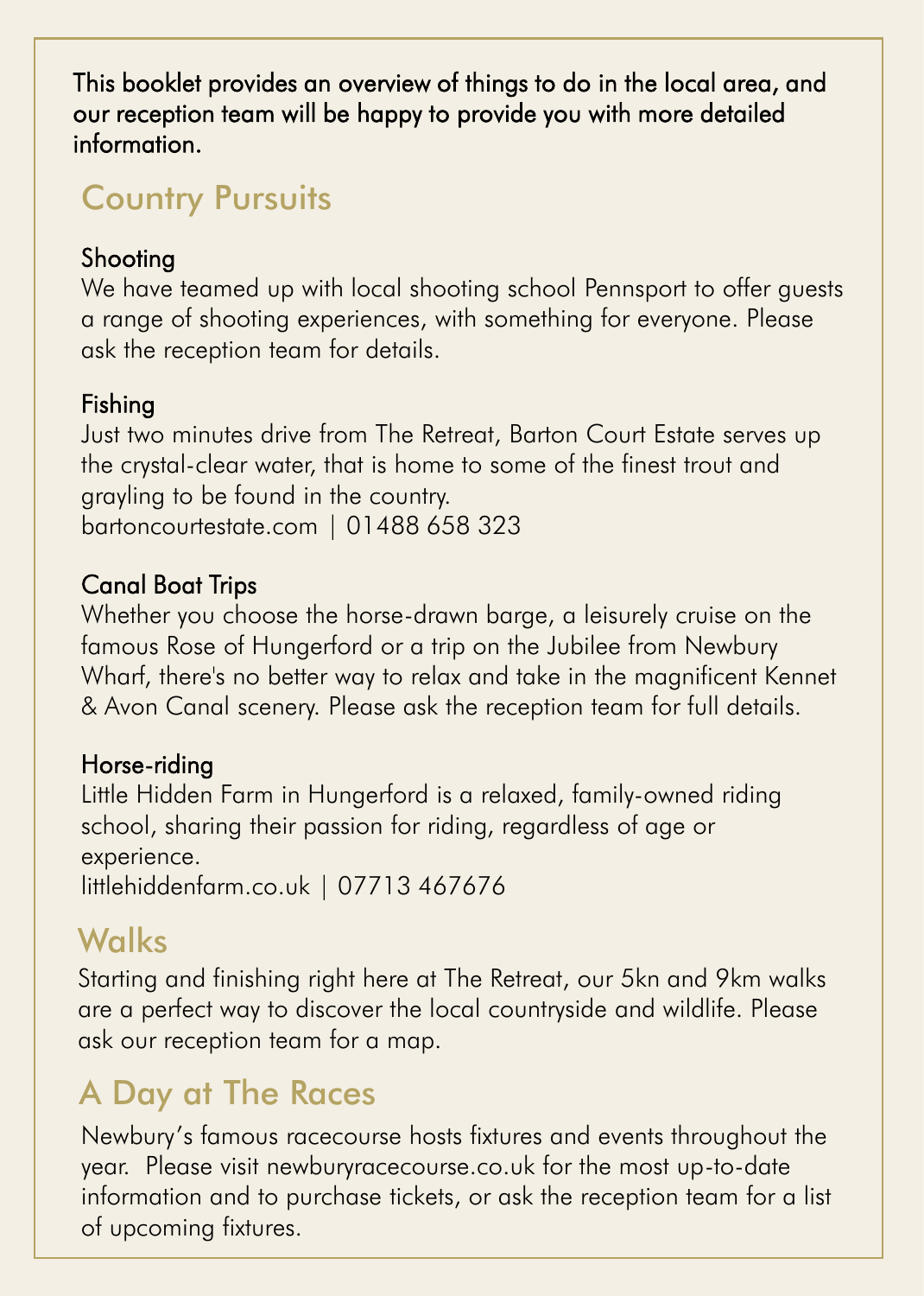## Stately Homes & Historic Houses

#### Highclere Castle

Enjoy a breathtaking cross-country drive to this stunning 17th century country house, home to the acclaimed TV series Downton Abbey, just 15 minutes from The Retreat. Advance booking advised. highclerecastle.co.uk | 01635 253 210

#### Shaw House

One of the best preserved Elizabethan mansions in England, historically fascinating and set in tranquil gardens. westberkshireheritage.org/shaw-house| 01635 279 279

#### Welford Park

A beautiful country house and estate in the village of Welford, 5 miles from The Retreat, Welford Park is open for special events and limited times round the year. Please visit the website for details. welfordpark.co.uk | 01488 608 691

# Further Afield

#### Blenheim Palace Woodstock, Oxford

This extraordinary English baroque-period stately home is the birthplace of Winston Churchill and a world heritage site with 300 years of history. blenheimpalace.com| 01993 810 530

#### Englefield House **Theale**

An Elizabethan country house, often used as a film and TV location. The gardens are open to the public all year round on weekdays. englefieldestate.co.uk | 0118 930 2504

#### Ashdown House Lambourn

A National Trust property with a history of romance, war and royalty, Ashdown House is an unusual Dutch-style house with beautiful woodlands. nationaltrust.org.uk/ashdown |01793762209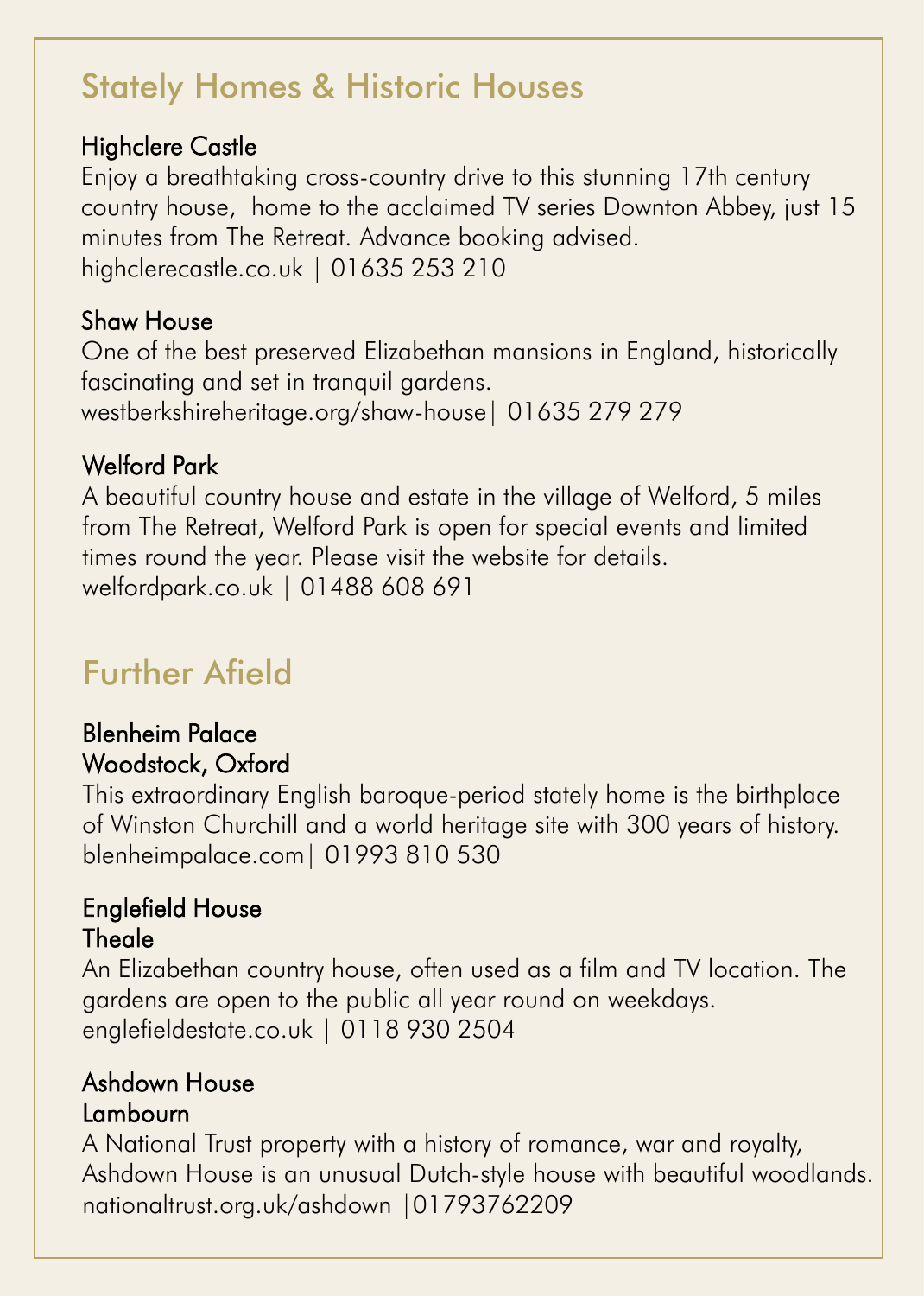# Local History

#### West Berkshire Museum

Housed in two of Newbury's most historic buildings, the recently refurbished West Berkshire Museum tells the fascinating story of the local area with a huge range of exhibits.

westberkshireheritage.org/west-berkshire-museum| 01635 519 562

#### Donnington Castle

The remains of medieval Donnington Castle offer a glimpse of history and a good base for walking, with great views of the area and lovely picnic spots.

#### Sandham Memorial Chapel

The world-famous chapel was built to accommodate a series of paintings by Stanley Spencer, inspired by his own experiences of the First World War. It is 10 miles from The Retreat.

nationaltrust.org.uk/sandham-memorial-chapel| 01635 278 394

#### Greenham Common & Control Tower

The famous airbase is now a large nature reserve with wild ponies, cattle and more, perfect for rambling and exploring. The runway and bunkers are still visible, and you can look around the original 1950s control tower, which often hosts art or photography exhibitions and has a charming café.

greenhamtower.org.uk | 01488 608 691

#### The Merchants House, Marlborough

A glorious restoration of a 17th Century silk merchant's house, incorporating the Marlborough Museum. Please check the website for opening times.

themerchantshouse.co.uk | 01672 511 491

#### Crofton Beam Engines

Crofton Pumping Station is one of the most significant industrial heritage sites in the United Kingdom and a fascinating visitor attraction that invites you to step into our industrial and social history and turn back the clock to a time when steam was king. 11 miles from The Retreat. croftonbeamengines.org | 01672 870 300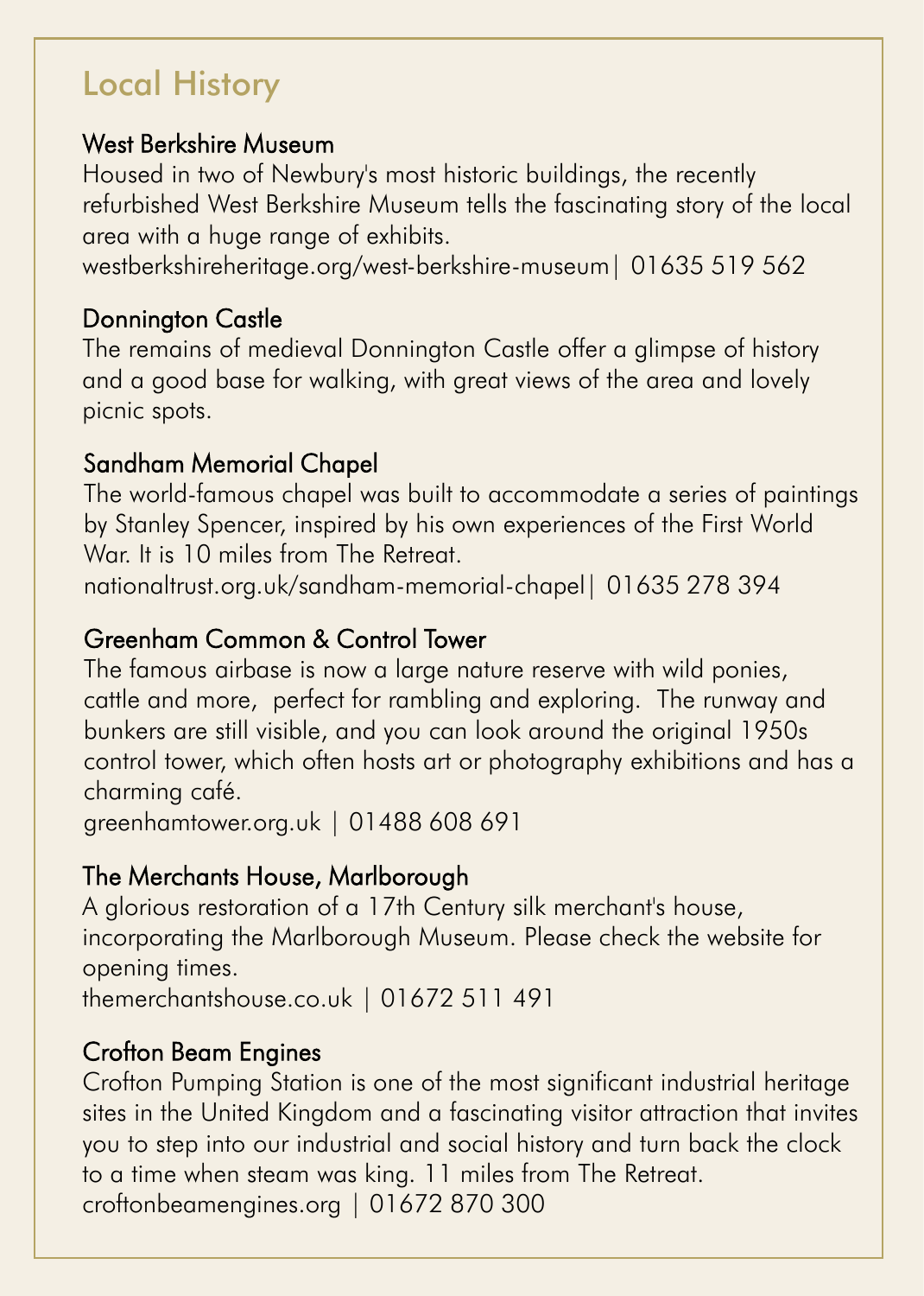# A breath of fresh air

#### Kennet & Avon Canal

Slow the pace and return to a simpler age as you take in this stunning rural canal and its adjacent river, easily accessible from Kintbury, a stones throw from The Retreat.

#### Beacon Hill

One of the best known iron age hill forts in England, and part of the Highclere Estate. After an exhilarating walk to the peak, you will be rewarded with spectacular views across the North Wessex Downs.

#### Snelsmore Common

A wander through nearby Snelsmore Common will take in a range of habitats including heathland, wet mires and woodland. Look out for varied wildlife, from ponies to reptiles to nationally rare birds. Snelsmore Common is about 7 miles from us and there's a café & toilets onsite.

#### Combe Gibbet

A short, stunning drive from The Retreat, Combe Gibbet strikes an imposing and haunting image on top of Gallows Down, where two murderers were executed in 1676. It also offers amazing views of four counties and with a large car park is a great starting point for a ramble along the ridgeway.

#### Highclere Estate Walks

There's a whole host of stunning walks on the Highclere estate, including one that leads to Heaven's gate, so called because it frames a perfect view of Highclere Castle. It's also the burial site of Lord Carnarvon, who discovered Tutankhamun's tomb. Full details and a map can be found on the website.

highclerecastle.co.uk/where-can-i-walk

#### Watership Down

A few bunny-hops from The Retreat is the real Watership Down, popular with walkers and cyclists, and the inspiration for Richard Adams' beloved novel.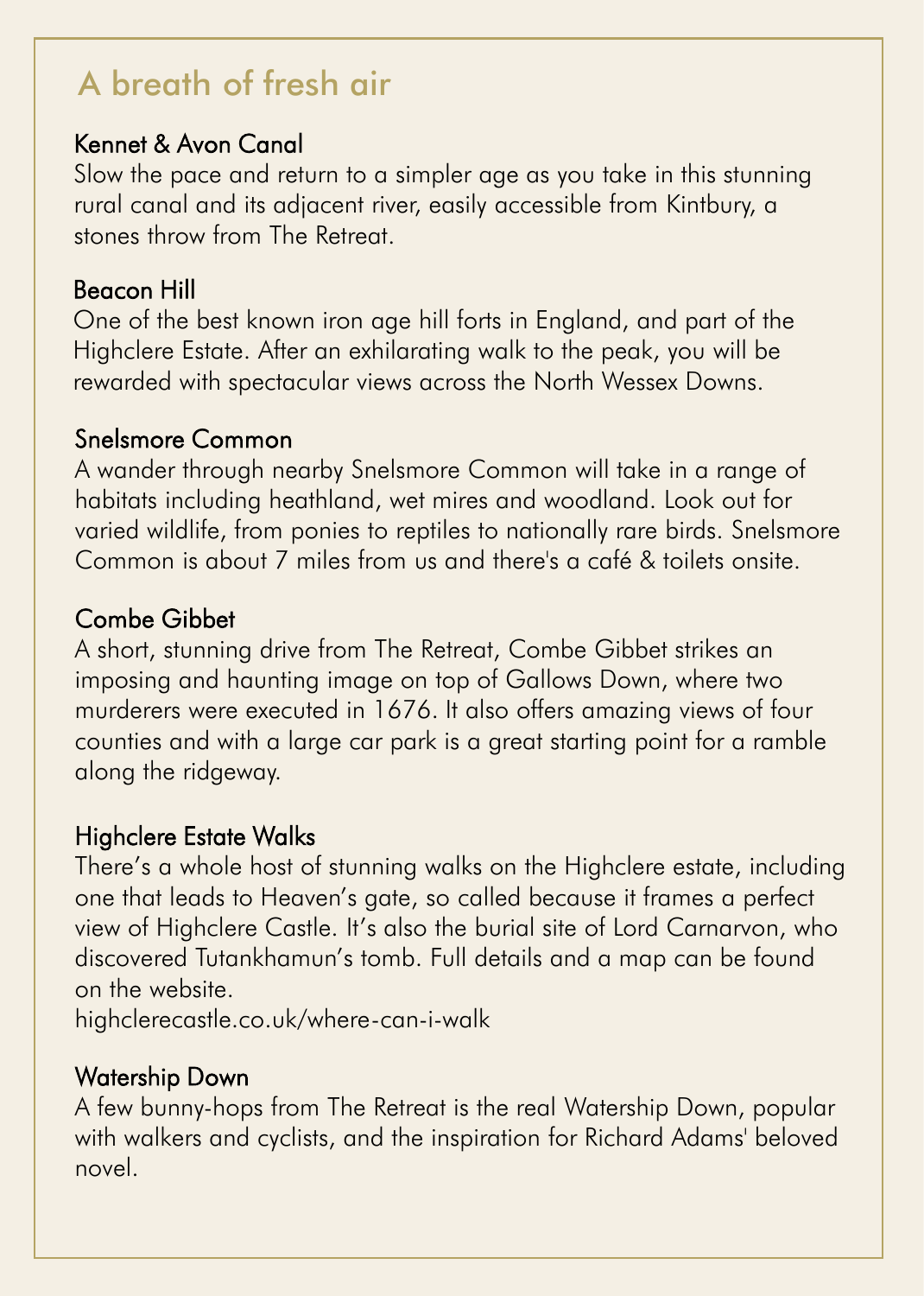### **Theatre**

#### Watermill Theatre

Newbury's famous Watermill Theatre, set in the picturesque village of Bagnor, is home to a programme of high-quality productions and is a unique venue, just a few miles from The Retreat. watermill.org.uk | 01635 46044

#### The Corn Exchange

A beautiful Grade II listed 19th century building in the very heart of Newbury's Market Place that presents and produces theatre, dance, music, film, comedy and visual arts. cornexchangenew.com | 0845 521 8218

# **Shopping**

#### **Hungerford**

Just a few minutes drive away you'll find the historic market town of Hungerford, famed for its many antique shops and arcades.

#### Swindon Outlet Centre

Housed in the Grade II listed buildings of the Great Western Railway Works, McArthurGlen's Swindon Designer Outlet outpost is one of the largest covered designer outlets in Europe.

# Something for gin lovers

#### Bombay Sapphire Distillery

Uncover the secrets of the world-famous gin on the site of an historic paper mill in the Hampshire countryside. Learn about the processes that go into the craft of making Bombay Sapphire gin, how to make perfect cocktails and more. Advance booking advised. bombaysapphire.com | 01256 890090

#### Ramsbury Estate & Distillery

Discover the secrets of the Ramsbury distillery, with plenty of gin and vodka to try on the way! ramsbury.com | 01672 541407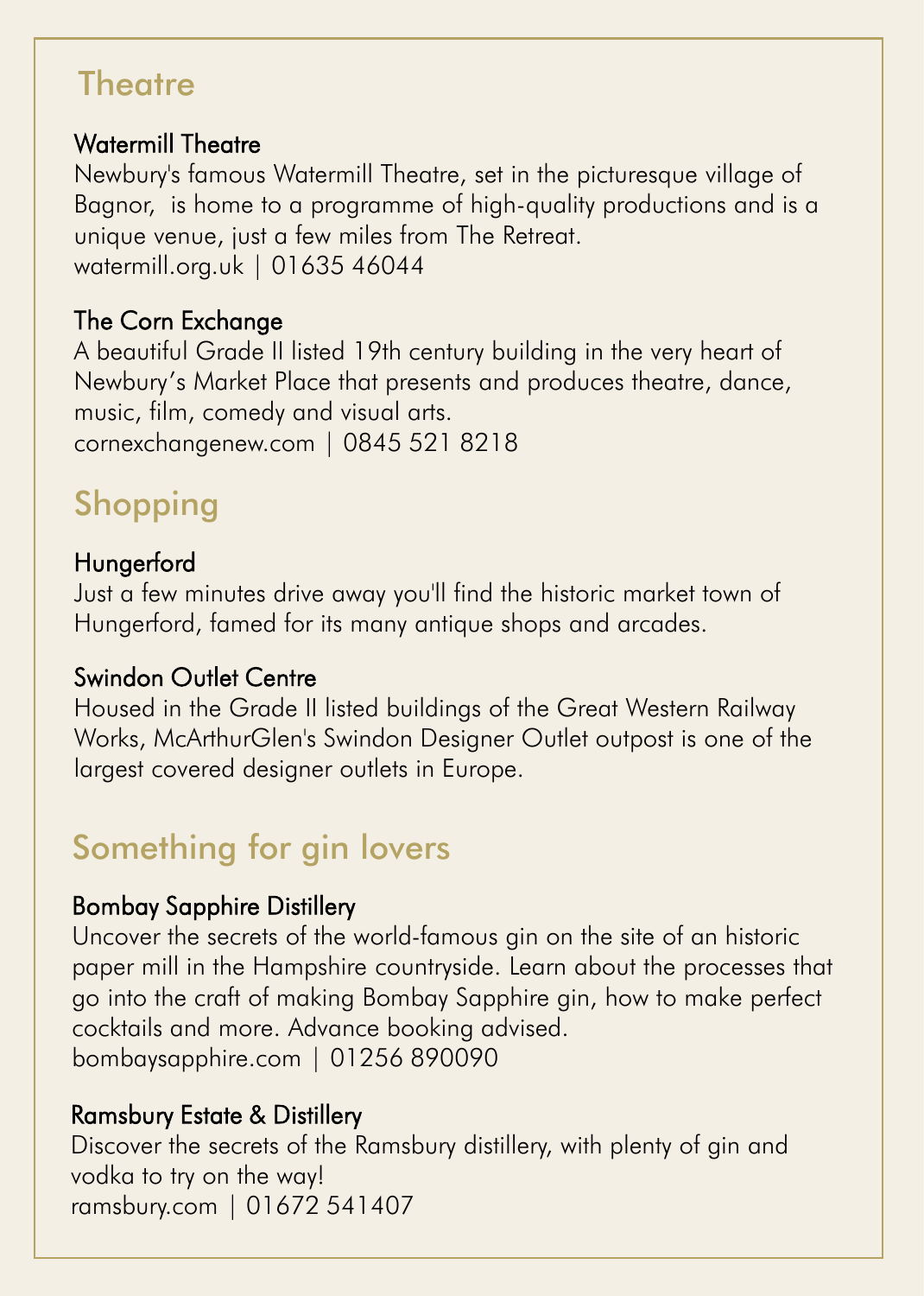## Adventures for the whole family

#### The Living Rainforest

At the Living Rainforest you will experience the sights, sounds and smells of a lush tropical rainforest. Three glasshouses are home to over 850 types of rainforest plants and animals – including rare and endangered species of global conservation value. livingrainforest.org| 01635 202 444

#### 4 Kingdoms

This wonderful Adventure & Farm Park, just outside Newbury, is a place to create memories for old and young alike. With 21 play zones, a petting zoo, laser tag, giant slides, the beach, pedal boats and events held all year round it's the perfect family-friendly environment. 4-kingdoms.co.uk| 01635 269 678

#### Bucklebury Farm & Deer Safari Park

This picturesque animal park to the west of Newbury has lots of animals to meet, pet and feed, including deer, pigs, alpacas, lambs and ponies. There's also amazing play areas and a lovely café. buckleburyfarm.co.uk | 01189 714002

#### Beale Park

An outdoor wildlife park within 40 acres set against the River Thames, and home to an exciting mix of animals and attractions. bealepark.org.uk | 0118 976 7480

#### Science Centre **Winchester**

Electrifying science, out-of-this-world space journeys, outdoor nature explorations and hands-on fun, perfect for enquiring minds and playful hands. Around 40 minutes drive from The Retreat. winchestersciencecentre.org | 01962 891 942

#### Cobbs Farm

At Cobbs Farm in Hungerford, there's indoor and outdoor play for younger guests, as well as a farm shop and pick-your-own fruit. cobbsfarmshops.co.uk/cobbs-Hungerford | 01488 686770